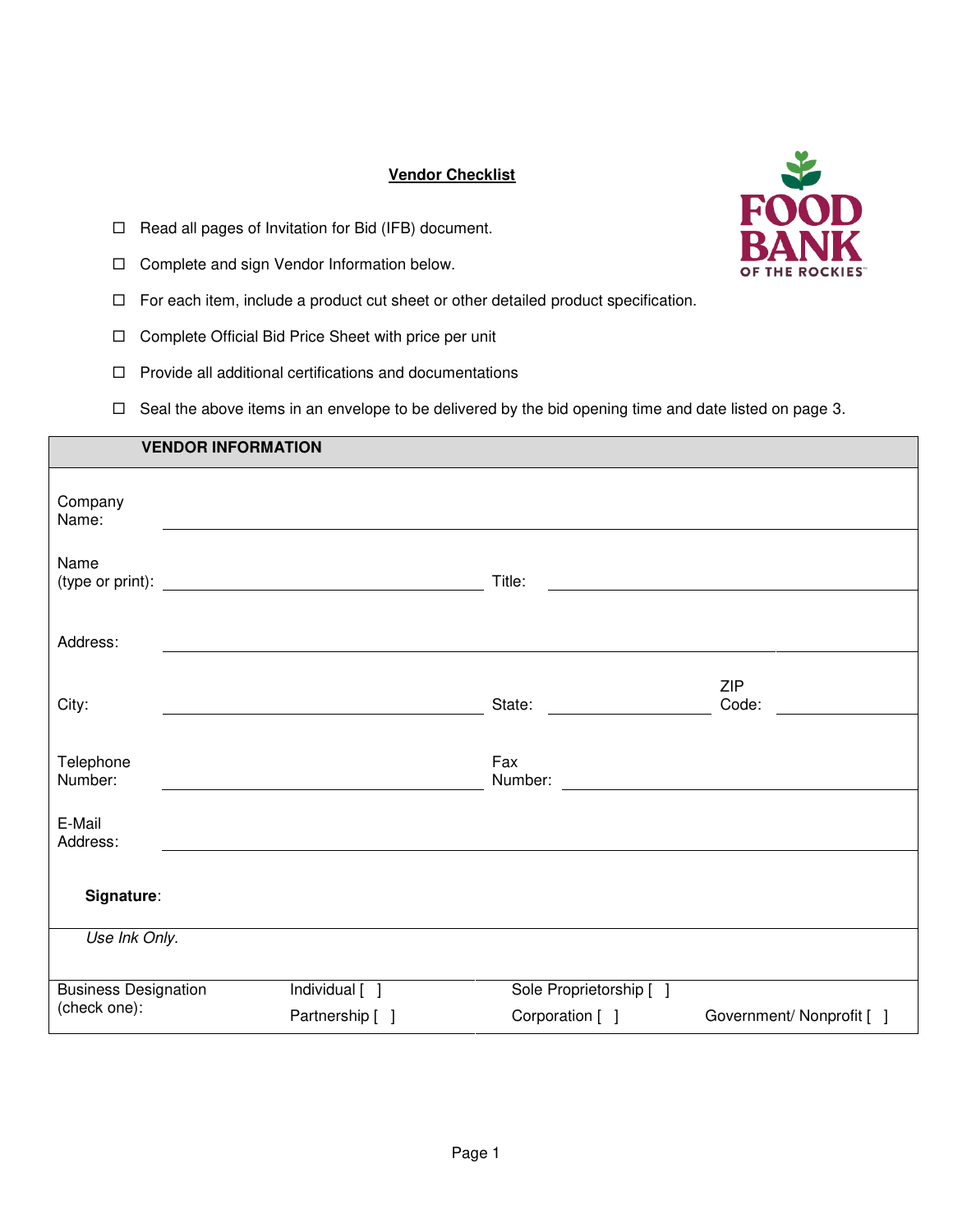

#### **PRIME VENDOR SOLICITATION Invitation for Bid (IFB) and Contract**

**In accordance with Federal civil rights law and U.S. Department of Agriculture (USDA) civil rights regulations and policies, the USDA, its Agencies, offices, and employees, and institutions participating in or administering USDA programs are prohibited from discriminating based on race, color, national origin, sex, disability, age, or reprisal or retaliation for prior civil rights activity in any program or activity conducted or funded by USDA.** 

**Persons with disabilities who require alternative means of communication for program information (e.g. Braille, large print, audiotape, American Sign Language, etc.), should contact the Agency (State or local) where they applied for benefits. Individuals who are deaf, hard of hearing or have speech disabilities may contact USDA through the Federal Relay Service at (800) 877-8339. Additionally, program information may be made available in languages other than English. To file a program complaint of discrimination, complete the [USDA Program](http://www.ocio.usda.gov/sites/default/files/docs/2012/Complain_combined_6_8_12.pdf) [Discrimination Complaint Form,](http://www.ocio.usda.gov/sites/default/files/docs/2012/Complain_combined_6_8_12.pdf) (AD-3027) found online at: [How to File a Complaint,](http://www.ascr.usda.gov/complaint_filing_cust.html) and at any USDA office, or write a letter addressed to USDA and provide in the letter all of the information requested in the form. To request a copy of the complaint form, call (866) 632-9992. Submit your completed form or letter to USDA by:**

**(1) mail: U.S. Department of Agriculture**

**Office of the Assistant Secretary for Civil Rights**

**1400 Independence Avenue, SW**

**Washington, D.C. 20250-9410;**

**(2) fax: (202) 690-7442; or**

**(3) email: program.intake@usda.gov.**

**This institution is an equal opportunity provider.**

### **1. INTRODUCTION**

- a. This document contains an Invitation for Bid (IFB) to Vendors to bid on **the furnishing of food and supplies used to prepare meals to be served to children** participating in the Summer Food Service Program (SFSP) and Child and Adult Care Food Program (CACFP). This document sets forth the terms and conditions applicable to the proposed procurement. Upon acceptance it shall constitute the contract between the offeror and the Sponsor below.
- b. Food Bank of the Rockies, hereinafter referred to as the Sponsor, administers two USDA funded programs, serving children 18 and younger during the summer and after school with meals prepared in our Community Kitchen. The Sponsor has full responsibility for ensuring that the terms of the contract are fulfilled. Sponsors must maintain oversight to ensure that contractors perform in accordance with the terms, conditions, and specifications of the contract. The Colorado Department of Education (CDE) and Colorado Department of Public Health & Environment (CDPHE) are never a party to any contract between a Sponsor and a Vendor. Neither CDE nor CDPHE have involvement with the enforcement of this contract; however, payment can be denied for all food and supplies received / purchased under an invalid contract.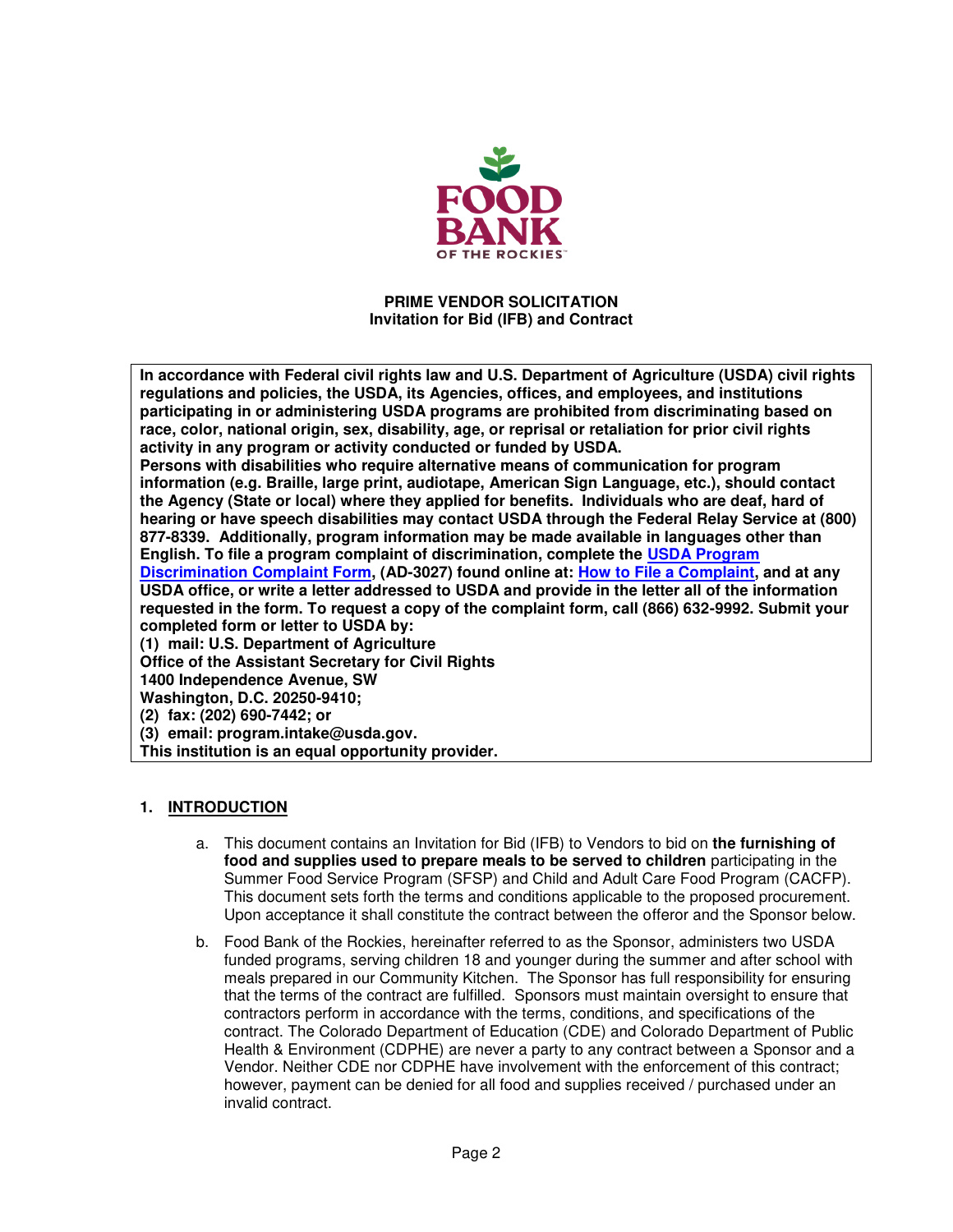c. The Sponsor alone must be responsible, in accordance with good administrative practice and sound business judgment, for the settlement of all contractual and administrative issues arising out of procurements. These issues include, but are not limited to: source evaluation, protests, disputes, and claims. These standards do not relieve the Sponsor of any contractual responsibilities under its contracts. USDA will not substitute its judgment for that of the Sponsor unless the matter is primarily a Federal concern. Violations of law will be referred to the local, state, or Federal authority having proper jurisdiction.

# **2. TYPE OF CONTRACT**

a. Sponsor will consider a Fixed Price Bid food and supplies from a Prime Vendor. Quantities listed on bid documents are estimates, and will vary.

# **3. SUBMISSION OF BIDS**

- a. **Two** copies of Competitive Sealed Proposals are to be submitted to: Name of Sponsor Contact: **Food Bank of the Rockies** Mailing Address: **10700 E. 45th Avenue, Denver CO 80239** Physical Address: **10700 E. 45th Avenue, Denver CO 80239**
- b. Sealed Proposals must be received by:

Time: **4:00pm MST (proposals will not be accepted after this time)** Date: **May 27, 2022** Location: **Food Bank of the Rockies 10700 E. 45th Avenue, Denver CO 80239**

Sealed Proposal submitted marked "**FFK/Community Kitchen Prime Vendor".**

### **c. Please complete and return the following information with your bid**

- Solicitation document
- Official Bid Price Sheet completed
- Agreement Form
- Company contacts (name, email, mailing address, phone #, fax #)
- A copy of Hazardous Analysis Critical Control Point (HACCP) program
- Product recall plan
- Certification statements:
- Code of Conduct
- Debarment and suspension
- **Lobbying**
- Drug-free work environment
- Equal Opportunity Employment Act of 1975 statement
- Employment verification
- d. Bidders are expected to examine carefully the specifications, schedules, attachments, terms and conditions of this IFB. Failure to do so will be at the bidder's risk.
- e. No changes in the specifications or general conditions are allowed. Erasures on all copies must be initialed by the bidder prior to submission. Failure to do so may result in rejection of the bid.
- f. Acknowledgement of Amendments to IFBs The Sponsor must acknowledge receipt of an amendment to an IFB by signing and returning the amendment. Such acknowledgement must be received prior to the hour and date specified for bid opening.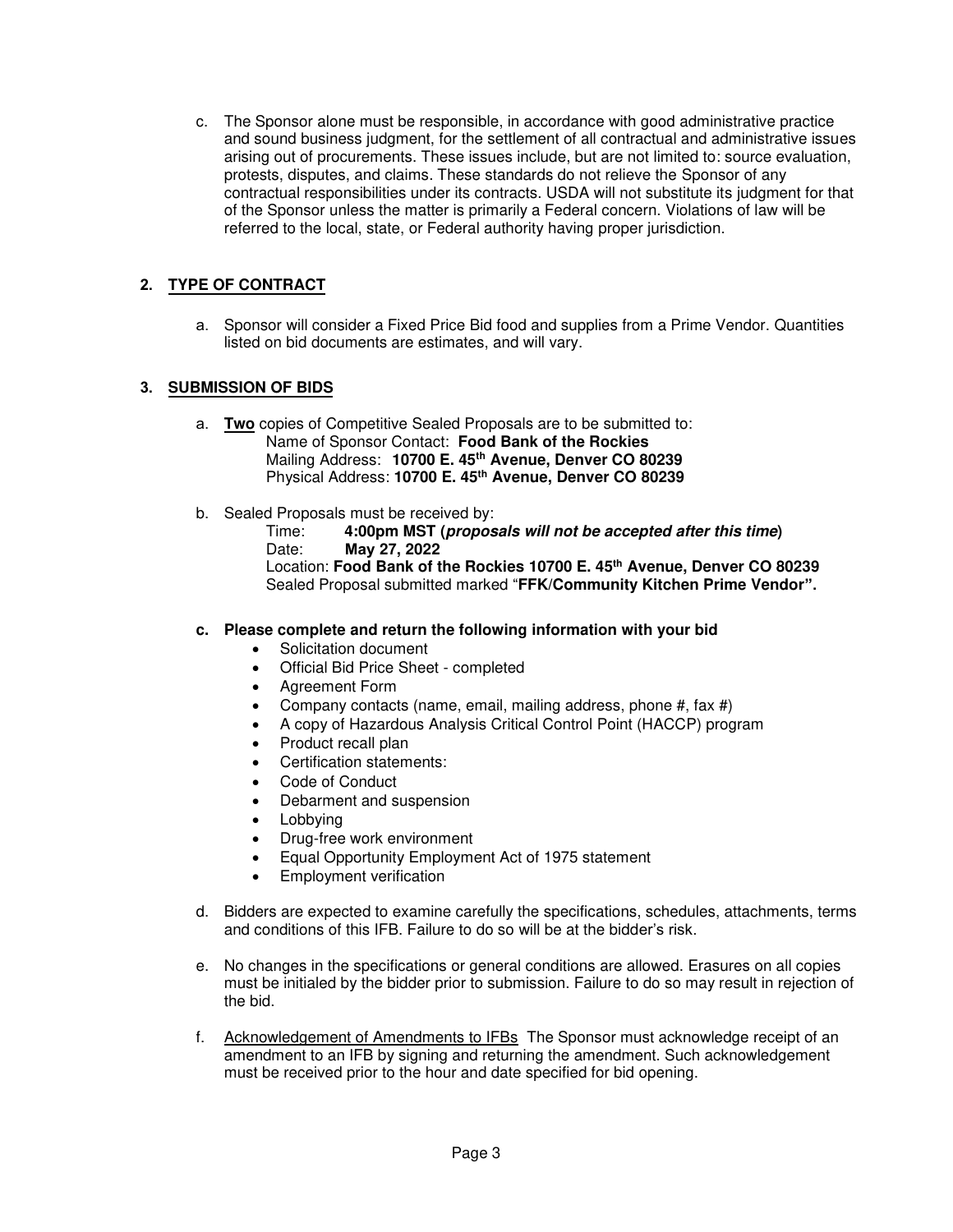- g. Bidders Having Interest in More Than One Bid: If more than one bid is submitted by any one person, by or in the name of a clerk, partner, or other person, all such bids shall be rejected.
- h. Time for Receiving Bids: Sealed bids shall be deposited at the Sponsor's address no later than the exact time and date indicated on page 3 of this IFB. Bids received prior to the time of opening will be securely kept unopened. Bids will be opened May 31, 2022 at 9:30am at Food Bank of the Rockies, 10700 E. 45<sup>th</sup> Ave, Denver, CO 80239.
- i. Errors in Bids: Bidders or their authorized representatives are expected to fully inform themselves as to the conditions, requirements and specifications before submitting bids; failure to do so will be at the bidder's own risk and relief cannot be secured on the plea of error.
- j. Late Bids, Modification of Bids or Withdrawal of Bids: Any bid received after the exact time specified for receipt of bids will not be considered
- k. Any modification or withdrawal of bids is subject to the same conditions as above. A bid may also be withdrawn in person by a bidder or an authorized representative, provided identity is made known and he or she signs a receipt for the bid, but only if the withdrawal is made prior to the exact time set receipts of bid. The only acceptable evidence to establish the date of mailing of a late bid, modifications or withdrawal sent either by registered or certified mail is the U.S. Postal Service postmark on the wrapper or on the original receipt from the U.S. Postal Service. If neither postmark shows a legible date, the bid, modification or withdrawal shall be deemed to have been mailed late.
- l. Notwithstanding the above, a late modification of an otherwise successful bid which makes its terms more favorable to the Sponsor will be considered prior to the deadline stated in 3b and may be accepted.
- m. Bonding Requirements: A bid guarantee from each bidder equivalent to five percent (5%) of the bid price. The "bid guarantee" must consist of a firm commitment such as a bid bond, certified check, or other negotiable instrument accompanying a bid as assurance that the bidder will, upon acceptance of the bid, execute such contractual documents as may be required within the time specified.
- n. To be considered, each offeror must submit a complete response to this solicitation **using the forms provided**.
	- No other documents submitted with the IFB and Contract will affect the Contract provisions, and **there may be no modifications to the IFB and Contract language**.
	- In the event that Offeror modifies, revises, or changes the IFB and/or Contract in any manner, Sponsor may reject the offer as non-responsive.
	- Section P offers Sponsor the opportunity to include any additional / needed services.
- o. Awards will be made to the lowest qualified responsible firm/bidder whose bid conforms to the terms and conditions of this solicitation.
- p. A responsible offeror is one who's financial, technical, and other resources indicate an ability to perform the services required.
- q. Offeror shall submit for consideration such records of work and further evidence as may be required by the Sponsor's Board of Trustees.
- r. Failure to furnish such records and evidence, or the inclusion of any false or misleading information therein shall be sufficient cause for the rejection of the proposal or termination of any subsequent contract.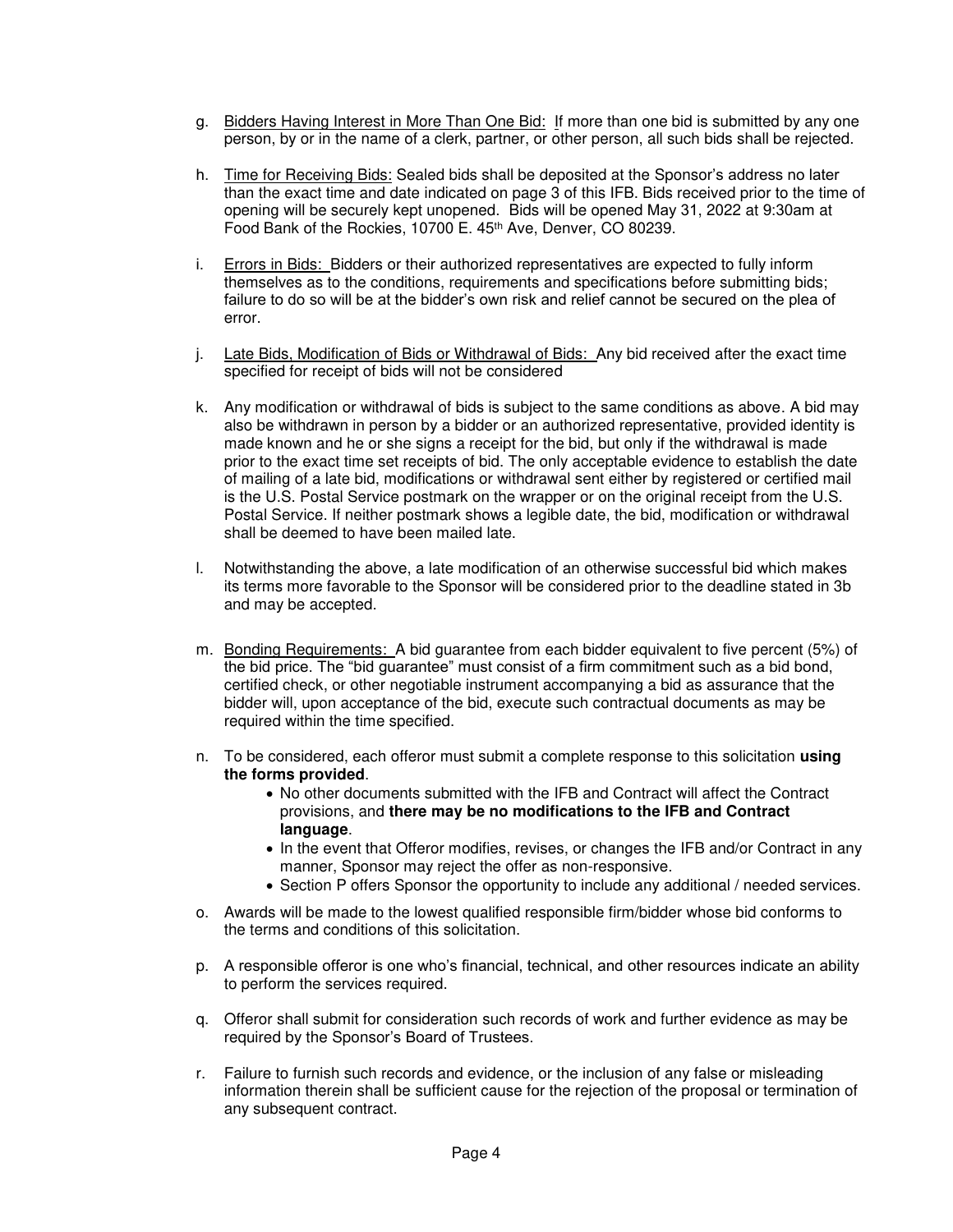- s. The qualification data shall be submitted by each offerer along with the sealed proposal, and shall include the following:
	- Offerer must be incorporated or licensed to do business in the State of Colorado.
	- Annual reports or financial statements for the past fiscal year, certified by a licensed public accountant, must be included in the pre-qualification data.
	- Information that offerer is doing business with like school systems and is familiar with the regulations pertaining to operations in such environments, if applicable.
- t. Offerers or their authorized representatives must fully inform themselves as to the conditions, requirements, and specifications before submitting proposals; failure to do so will be at the offeror's own risk who cannot secure relief on plea of error.
- u. Any person that develops or drafts specifications, requirements, statements of work, invitations for bids, requests for proposals, contract terms and conditions or other documents for use by the Sponsor in conducting a procurement under the USDA entitlement programs specified in 2 CFR 200.319 shall be excluded from competing for such procurements. Such persons are ineligible for contract awards resulting from such procurements regardless of the procurement method used.
- v. The Sponsor is not liable for any cost incurred by the offerer in submitting a proposal.
- w. If additional information is requested, please contact **Food Bank of the Rockies, Chris Taylor at christaylor@foodbankrockies.org**. Any additional information provided to one offerer will be available to all. **Please submit requests via e-mail only**. In order to facilitate prompt sharing of information, **no phone calls will be accepted**.

## **4. AWARD CRITERIA AND RESPONSIBILITY**

- The contract will be awarded to that responsive and responsible bidder whose bid conforms to the IFB and will be most advantageous to the Sponsor.
- b. Bids must meet or exceed all defined specifications.
- c. The Sponsor reserves the right to reject any or all bids and to waive informalities and minor irregularities in bids received.
- d. The Sponsor reserves the right to reject the bid of a bidder who previously failed to perform properly, or complete on time, contracts of a similar nature, or the bid of a bidder who investigation shows is not in a position to perform the contract.
- e. Sponsor reserves the right to accept any bid within 30 days from the date of bid opening.
- f. Detailed product specifications or cut sheets must accompany the bid. Products that do not meet specifications will be rejected.
- g. Bids must meet all terms and conditions of this Competitive Bid. If two bidders have identical unit prices for the same product, the product with better specifications will be selected. If prices and specifications are identical, the contract will be awarded to the firm with more selected products.

### **5. AWARD ANNOUNCEMENT AND EFFECTIVE DATE**

- a. FBR will notify all bidders by **June 1, 2022** by email. Should any bidder(s) feel a need to protest the procedures, they should contact the FBR contact by email within 48 hours of the bid award.
- b. Proposals will be evaluated by the Sponsor committee based on **the total price of all items requested** and the criteria, categories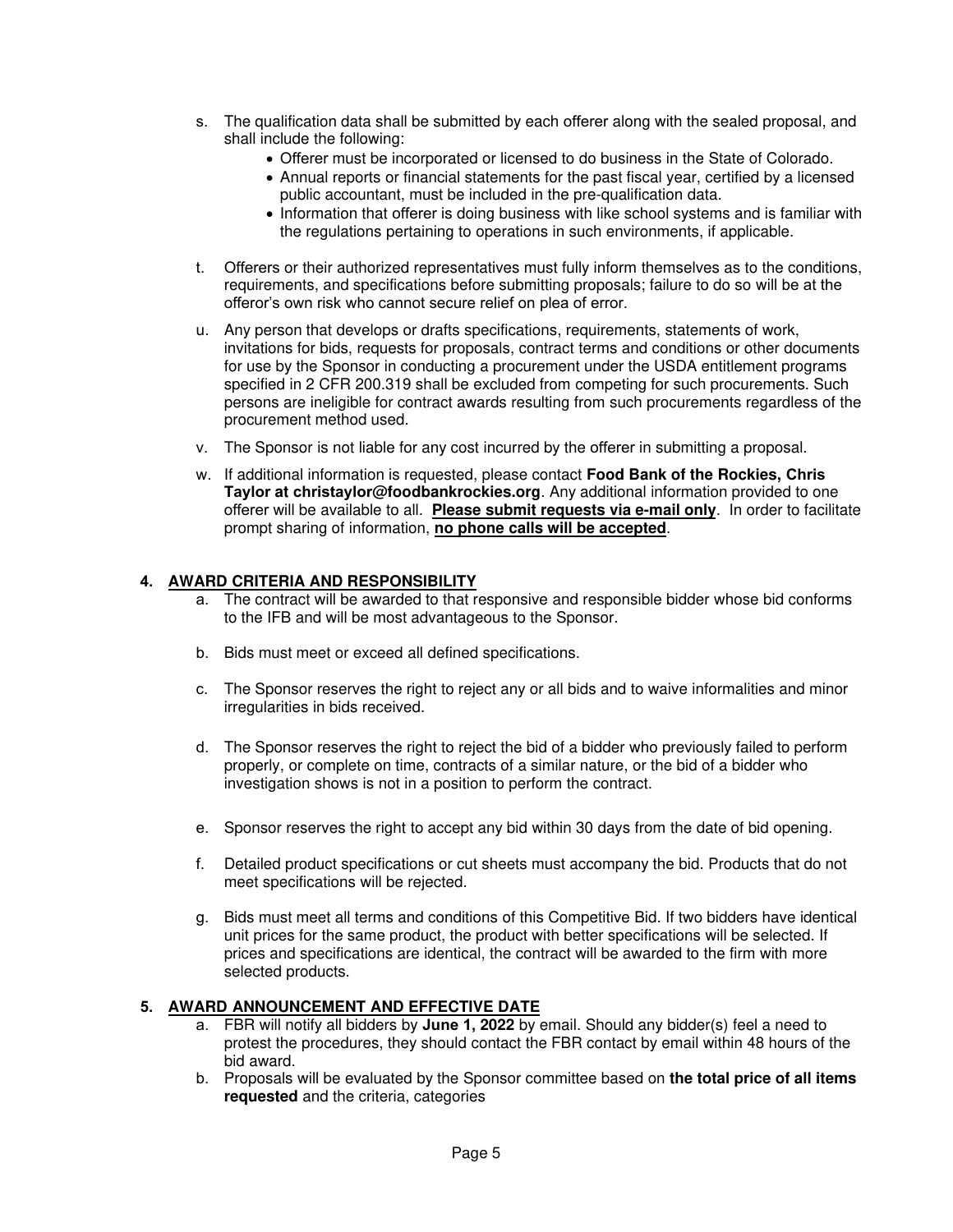- c. Committee members must consist of Sponsor employees familiar with the regulations and requirements of the child nutrition programs.
- d. If a committee member is an agent for, employee of or in any manner associated with a Vendor, that Vendor may not participate in the IFB and subsequent contract.
- e. Each area of the award criteria must be addressed in detail in the Proposal.
- f. Sponsor will maintain records sufficient to detail the significant history of a procurement to include, but are not limited to the following: rationale for the method of procurement, selection of contract type, contractor selection or rejection, and the basis for the contract price.

## **6. BID FORMAT**

- a. Any statement in this document that contains the word **"will", "must"** or **"shall"** means that compliance with the intent of the statement is mandatory, and failure by the bidder to satisfy that intent will cause the bid to be rejected.
- b. All bid pricing must be United States dollars and cents.

# **7. COST**

**a.** All charges **should** be included on the Official Bid Price Sheet(s) which includes all associated costs (including but not limited to delivery, freight etc.) for the goods or services being bid. Do not include sales taxes in unit prices. Bid pricing should be valid for 30 days following IFB opening to allow sufficient time to tabulate and evaluate bid responses. **Any purchase incentives, discounts, rebates, and credits need to be identified in bid price.**

# **8. SCOPE**

a. **Food Bank of the Rockies (FBR) wishes to purchase quantities of supplies and food products for the period of August 1, 2022 to July 31, 2023, for use to prepare meals for both Summer Food Service Program (SFSP) and Child and Adult Care Food Program (CACFP).** The Product List (**see Exhibit A** attached to the IFB email communication) included with this bid document contains the listing and base specifications of all items that FBR wishes to purchase. Prospective bidders must bid on all items on this list. **FBR will be awarding the contract to a Prime Vendor that can provide the majority of the items listed at the best total price.**

### **9. TERM AND TERMINATION**

- a. Contract will be in effect for a period of one year and may be renewed for up to four additional terms of one year each upon mutual agreement between Sponsor and VENDOR, consistent with Article X, Section 20 of the Colorado Constitution.
- b. Contracts for more than the simplified acquisition threshold must address administrative, contractual, or legal remedies in instances where contractors violate or breach contract terms, and provide for such sanctions and penalties as appropriate. (2 CFR Appendix II to Part 200)
- c. All contracts in excess of \$10,000 must address termination for cause and for convenience by the Sponsor including the manner by which it will be effected and the basis for settlement.
- d. In the event either party commits material breach of this Contract, the non-breaching party shall give the breaching party written notice specifying the default, and the breaching party shall have 30 days within which to cure the default.
	- If the default is not cured within that time, the non-breaching party shall have the right to terminate this Contract for cause by giving 30 days written notice to the breaching party.
	- If the breach is remedied prior to the proposed termination date, the non-breaching party may elect to continue this Contract.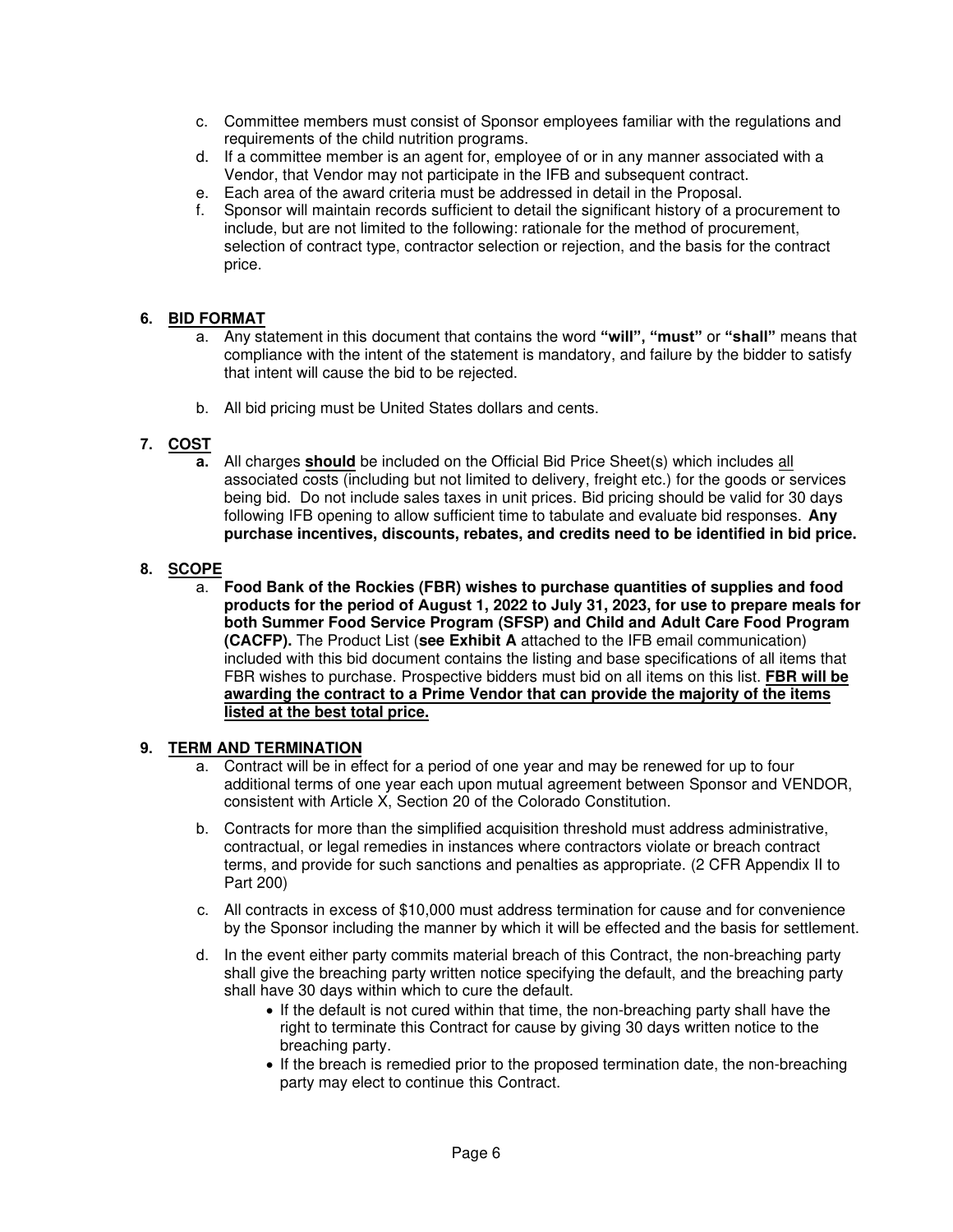- Notwithstanding the foregoing termination clause, in the event that the breach concerns sanitation problems, the failure to maintain insurance coverage as required by this Contract, failure to provide required periodic information or statements or failure to maintain quality of service at a level satisfactory to Sponsor, Sponsor may terminate this Contract immediately.
- e. Either party may terminate this Contract for cause by providing sixty (60) days prior written notice to the other party. (7 CFR210.16(c)(3)(d)
- f. In the event that either party is prevented from performing its obligations under this Contract by war, acts of public enemies, fire, flood or acts of God (individually each known as a "Force Majeure Event"), that party shall be excused from performance for the period of such Force Majeure Event exists.
- g. In the event of VENDOR's nonperformance under this Contract or the violation or breach of the terms of this Contract, Sponsor shall have the right to pursue any and all available administrative, contractual and legal remedies against VENDOR. Nonperformance subjects the VENDOR to specified sanctions in instances where the VENDOR violates or breaches contract terms.
- h. Sponsor is the responsible authority without recourse to USDA or its State Agencies for the settlement and satisfactory of all contractual and administrative issues arising in any way from this Contract. Such authority includes, but is not limited to, source evaluation, protests, disputes, claims or other matters of a contractual nature. Matters concerning violation of law are to be referred to the local, State, or Federal authority that has proper jurisdiction.

### **10. TECHNICAL REQUIREMENTS**

- a. Online order system preferred.
- b. Child Nutrition (CN) Labeled product preferred.
- c. Ability to provide reports containing order history (monthly and yearly) as requested.
- d. Delivery tickets must be prepared by the contractor at a minimum of two copies: one for the contractor and one for the Sponsor personnel.
- e. Delivery tickets must be itemized to show a brief description of what was ordered, what was delivered, the quantity delivered, the date and time of delivery.
- f. Designees of the Sponsor at each site will check adequacy of delivery before signing the delivery ticket.
- g. Invoices shall be accepted by the Sponsor only if signed by Sponsor's designee at the site.
- h. The contractor shall maintain records (supported by delivery tickets, invoices, receipts, purchase orders, production records, or other evident) for this contract that the Sponsor will need to meet its responsibilities, and shall submit all required reports to the Sponsor promptly at the end of each month, unless more frequent reports are required by the Sponsor or are required for a CDE or CDPHE audit or review.
- i. The books and records of the contractor pertaining to this contract shall be available for a period of three years from the date of submission of the Sponsor's final claim for reimbursement, or until the final resolution of any audits, for inspection and audit by representatives of CDE, CDPHE, representative of the U.S. Department of Agriculture, the Sponsor and the U.S. General Accounting Office at any reasonable time and place.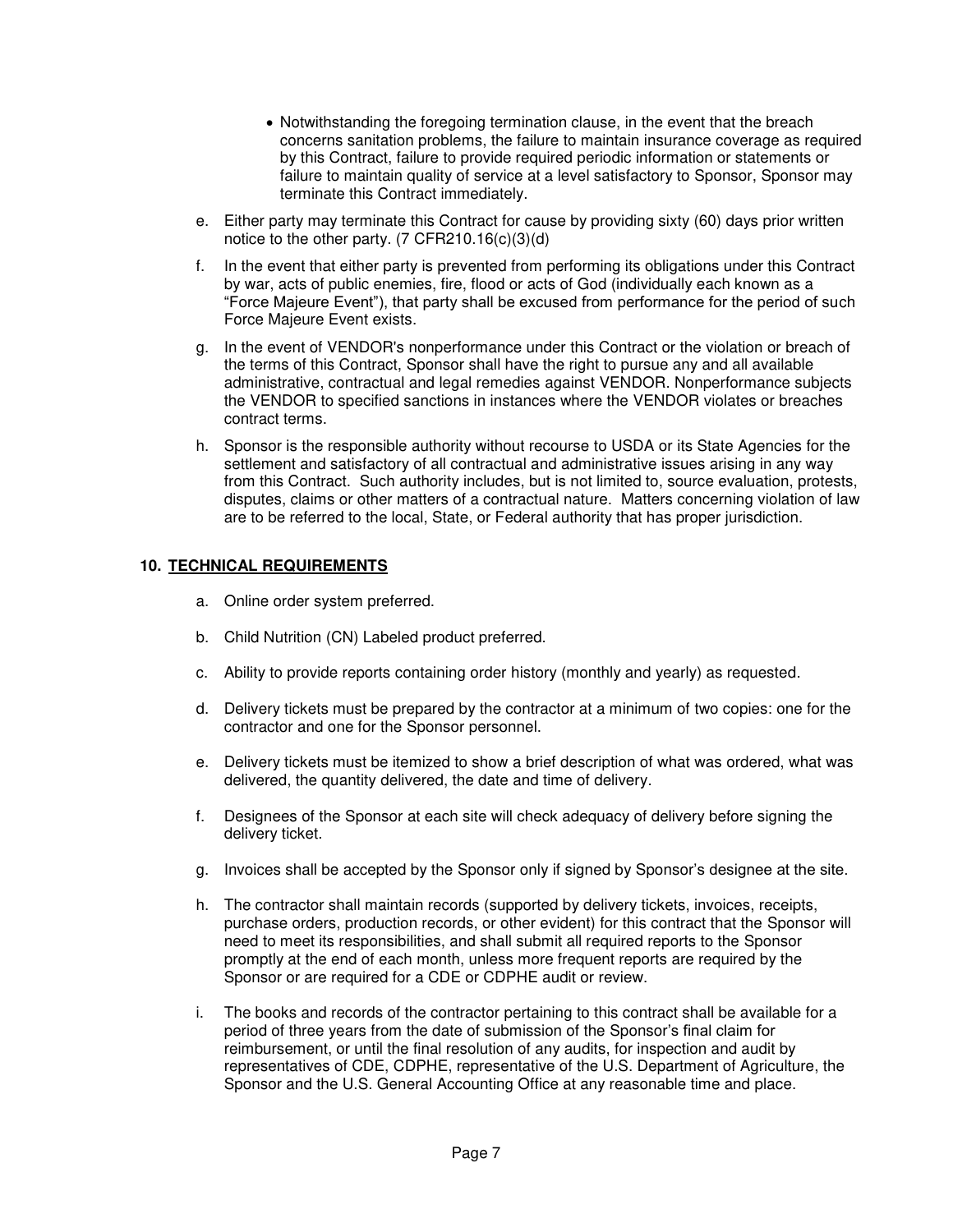j. The contractor shall submit records of all costs incurred in the Sponsor's food service operation in sufficient time to allow the Sponsor to prepare and submit the claim for reimbursement to meet the 60-day submission deadline.

## **11. DELIVERY: FOB DESTINATION**

Food Bank of the Rockies 10700 E. 45th Avenue Denver, CO 80239

Boys and Girls Club – Craig (separate order every two weeks) 1324 E Highway 40 Craig, CO 81625

- a. Deliveries will be scheduled within the perishability window of each individual item for approximately weekly or monthly amounts listed on the Product List.
- b. All deliveries must be made during normal Sponsor's kitchen work hours (M-F- 6am-noon) and within the agreed upon number of days unless otherwise arranged and coordinated with the agency. The Vendor shall give the agency immediate notice of any anticipated delays or plant shutdowns that will affect the delivery requirement.
- c. Loss or damage that occurs during shipping, prior to the order being received by the agency, is the Vendor's responsibility. All orders should be properly packaged to prevent damage during shipping.

#### **12. PAYMENT AND INVOICE PROVISIONS**

All invoices **shall** be forwarded to:

Food Bank of the Rockies Attn: Accounts Payable 10700 E. 45th Avenue Denver, CO 80239

- a. FBR may not be invoiced in advance of delivery and acceptance of any commodity. Payment will be made only after the product has been received and accepted. Invoices must be itemized. Purchase Order Number should be referenced on each invoice.
- b. FBR is responsible for all contracts awarded.

### **13. RESERVATION**

a. This IFB does not commit FBR to award a contract(s), to pay costs incurred in the preparation of a bid in response to this request, or to procure or contract for commodities or services.

#### **14. CONDITIONS OF CONTRACT**

a. The successful bidder(s) shall at all times observe and comply with Federal and State laws, local laws, ordinances, orders, and regulations existing at the time of or enacted subsequent to the execution of this contract which in any manner affect the completion of the work. The successful bidder(s) shall indemnify and save harmless FBR and all its officers, representatives, agents, and employees against any claim or liability arising from or based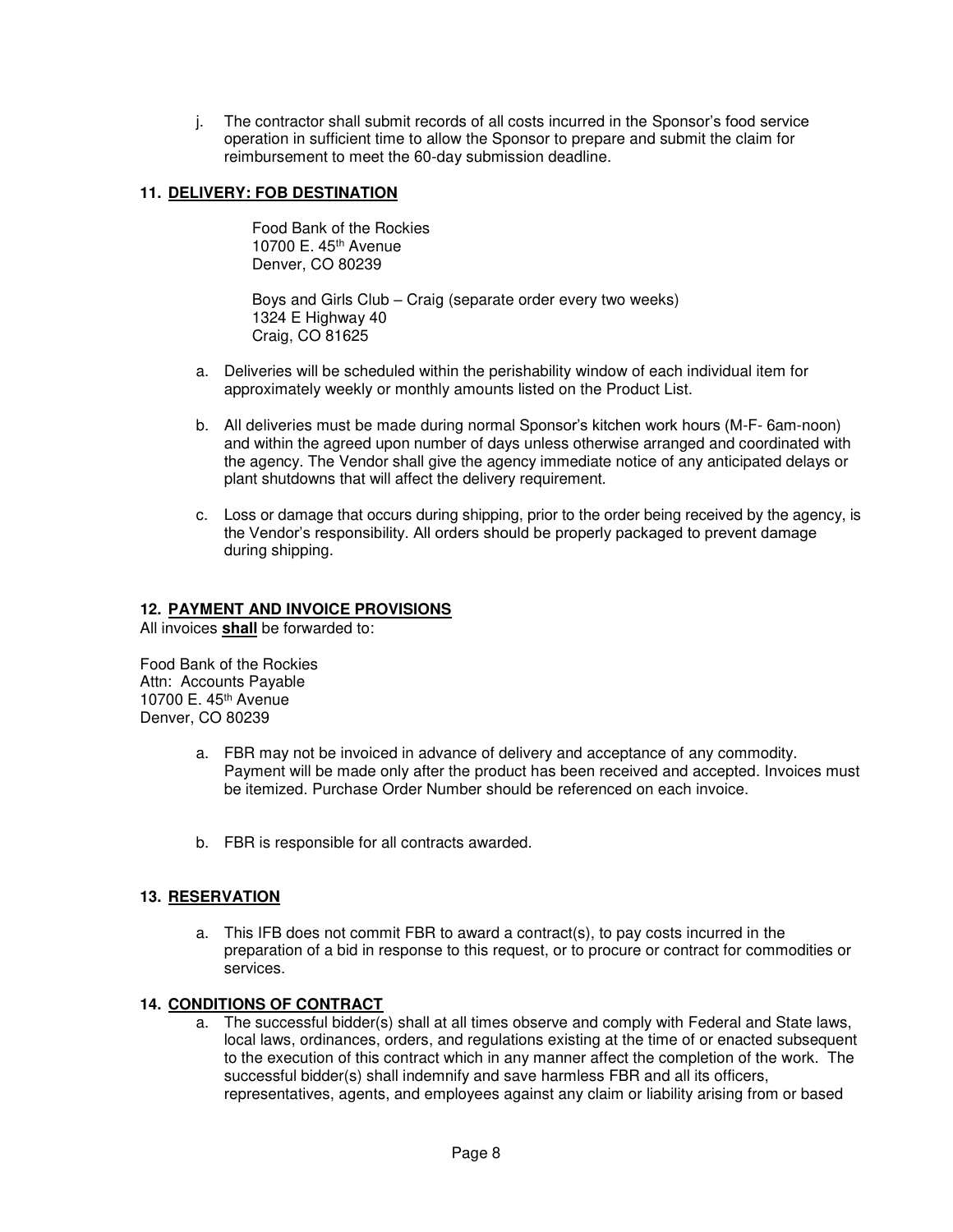upon the violation of any such law, ordinance, regulation, order or decree by an employee, representative, or subcontractor of the successful bidder.

## **15. CHANGES IN PRODUCT OR AVAILABILITY:**

a. Should product quality or availability decline in any way, FBR reserves the right to put the item back out to bid.

### **16. DELEGATION AND/OR ASSIGNMENT**

a. The Vendor shall not assign the contract in whole or in part or any payment arising therefrom without the prior written consent of FBR. The Vendor shall not delegate any duties under this contract to a subcontractor unless FBR has given written consent to the delegation.

### **17. ACCEPTANCE STANDARDS**

a. Inspection and acceptance/rejection of product(s) shall be made within 5 days of receipt. FBR shall have the option to return any product(s) within the 5 day timeframe for any reason. Bid must include a "total satisfaction" return policy for all products and shall not impose any liability on FBR for such returns.

### **18. STANDARD TERMS AND CONDITIONS**

- a. **GENERAL:** Any special terms and conditions included in the invitation for bid override these standard terms and conditions. The standard terms and conditions and any special terms and conditions become part of any contract entered into if any or all parts of the bid are accepted by FBR.
	- i. All fee/rate increases shall be effective on a prospective basis on each anniversary date of this Contract and will be allowed only if approved in advance by FBR.
	- ii. The more general pricing will be increased on an annual basis by the Yearly Percentage Change in Consumer Price Index for all Urban Consumers, as published by the U.S. Department of Labor, Bureau of Labor Statistics, Food Eaten Away From Home (CPI) which will be provided by CDE annually. CPI Fee increases for the upcoming contract renewal year must be submitted to FBR by April 1<sup>st</sup> of each year.
	- iii. No other fees will be allowed.
- b. **ACCEPTANCE AND REJECTION:** FBR reserves the right to accept or reject all or any part of a bid or any and all bids, to waive minor technicalities, and to award the bid to best serve the interest of FBR. Special terms and conditions imposed by any Bidder on any item bid, other than those terms and conditions as set forth herein, shall result in rejection of said Bid for those items or item as being non-responsive to this invitation. Examples: imposing "all or none" requirements, stipulating a minimum quantity over the quantity specified, bidding an alternate on a "No Substitute" item, etc.
- c. **BID SUBMISSION:** Bids must be submitted to FBR on this form, with attachments when appropriate, on or before the date and time specified for bid opening. If this form is not used, the bid may be rejected. The bid must be typed or printed in ink. The signature must be in ink. Unsigned bids will be disqualified. The person signing the bid should show title or authority to bind his firm in a contract. Each bid should be placed in a separate envelope completely and properly identified. Late bids will not be considered under any circumstances.
- d. **PRICES:** Bid unit price F.O.B. destination. In case of errors in extension, unit prices shall govern. Prices are firm and not subject to escalation unless otherwise specified in the bid invitation. Unless otherwise specified, the bid must be firm for acceptance for entire contract period. By submitting a response to this Invitation for Bid, and if such response is not withdrawn prior to the time for opening proposals arrives, offeror understands and agrees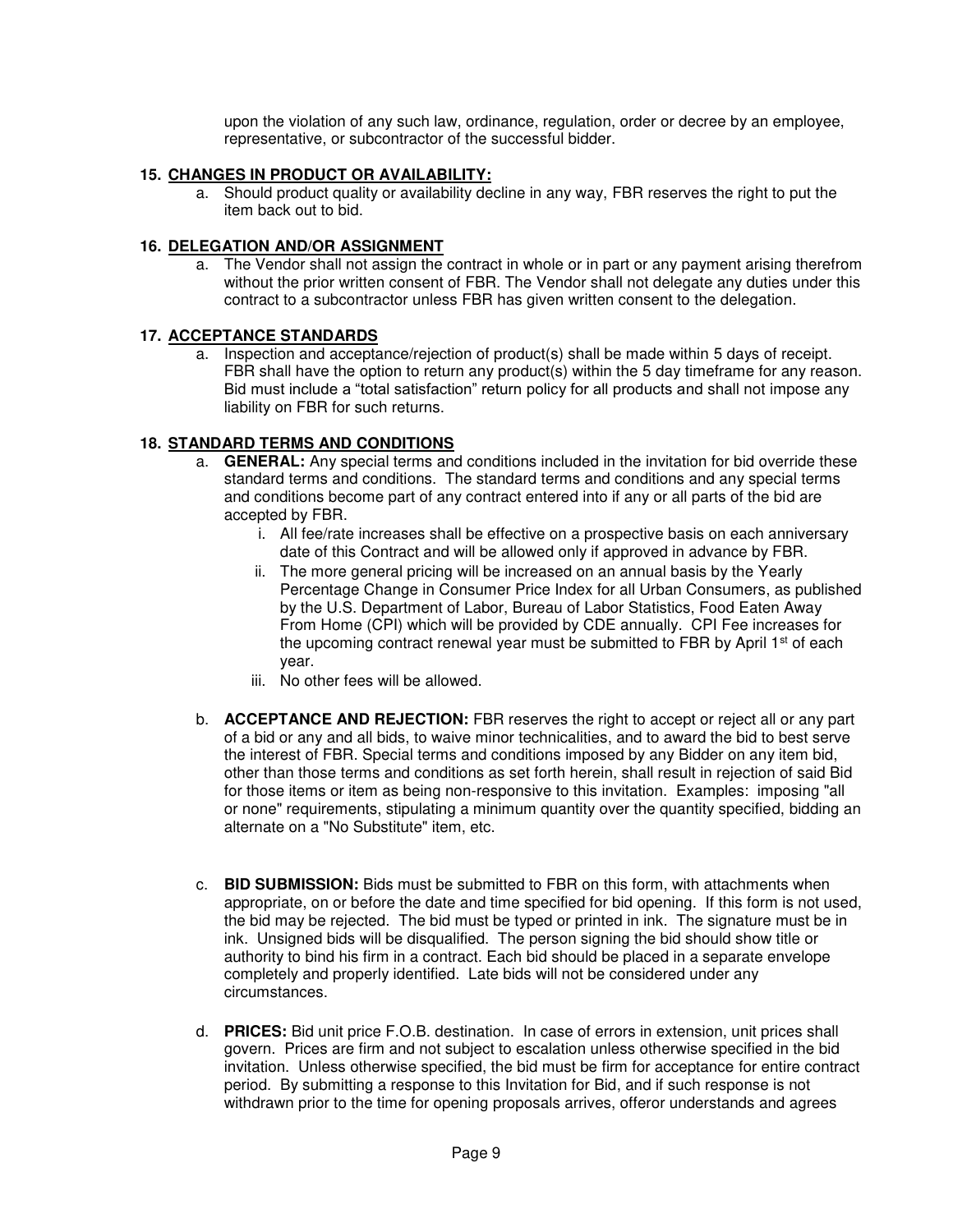that they are making a firm offer to enter into a contract, which may be accepted by FBR and which will result in a binding contract. "Discount from list" bids are not acceptable unless requested in the bid invitation.

- e. **QUANTITIES:** Quantities are estimates only, and are not guaranteed. Bid unit price on the estimated quantity and unit of measure specified. FBR may order more or less than the estimated quantity.
- f. **BRAND NAME REFERENCES:** Any catalog brand name or manufacturer's reference used in the bid invitation is descriptive only, not restrictive, and used to indicate the type and quality desired. Bids on brands of like nature and quality will be considered. If bidding on other than referenced specifications, the bid must show the manufacturer, brand or trade name, and other descriptions, and should include the manufacturer's illustrations and complete descriptions of the product offered. FBR reserves the right to determine whether a substitute offered is equivalent to and meets the standards of the item specified, and may require the bidder to supply additional descriptive material. The bidder guarantees that the product offered will meet or exceed specifications identified in this bid invitation. If the bidder takes no exception to specifications or reference data in this bid he will be required to furnish the product according to brand names, numbers, etc., as specified in the invitation.
- g. **GUARANTY:** All items bid shall be newly manufactured, in first-class condition, latest model and design, including, where applicable, containers suitable for shipment and storage, unless otherwise indicated in the bid invitation. The bidder hereby guarantees that everything furnished hereunder will be free from defects in design, workmanship and material, that if sold by drawing, sample or specification, it will conform thereto and will serve the function for which it was furnished. The bidder further guarantees that if the items furnished hereunder are to be installed by the bidder, such items will function properly when installed. The bidder also guarantees that all applicable laws have been complied with relating to construction, packaging, labeling and registration. The bidder's obligations under this paragraph shall survive for a period of one year from the date of delivery, unless otherwise specified herein.
- h. **SAMPLES:** Samples or demonstrators, when requested, must be furnished free of expense to FBR. Each sample should be marked with the bidder's name and address, bid number and item number. If samples are not destroyed during reasonable examination, they will be returned at bidder's expense, if requested, within ten days following the opening of bids. All demonstrators will be returned after reasonable examination.
- i. **TESTING PROCEDURES FOR SPECIFICATIONS COMPLIANCE:** Tests may be performed on samples or demonstrators submitted with the bid or on samples taken from the regular shipment. In the event products tested fail to meet or exceed all conditions and requirements of the specifications, the cost of the sample used and the reasonable cost of the testing shall be borne by the bidder.
- j. **AMENDMENTS:** The bid cannot be altered or amended after the bid opening except as permitted by regulation.
- k. **TAXES AND TRADE DISCOUNTS:** Do not include state or local sales taxes in the bid price. Trade discounts should be deducted from the unit price and the net price should be shown in the bid.
- l. **AWARD: Term Contract:** A contract award will be issued to the successful bidder. It results in a binding obligation without further action by either party. This award does not authorize shipment. Shipment is authorized by the receipt of a purchase order from the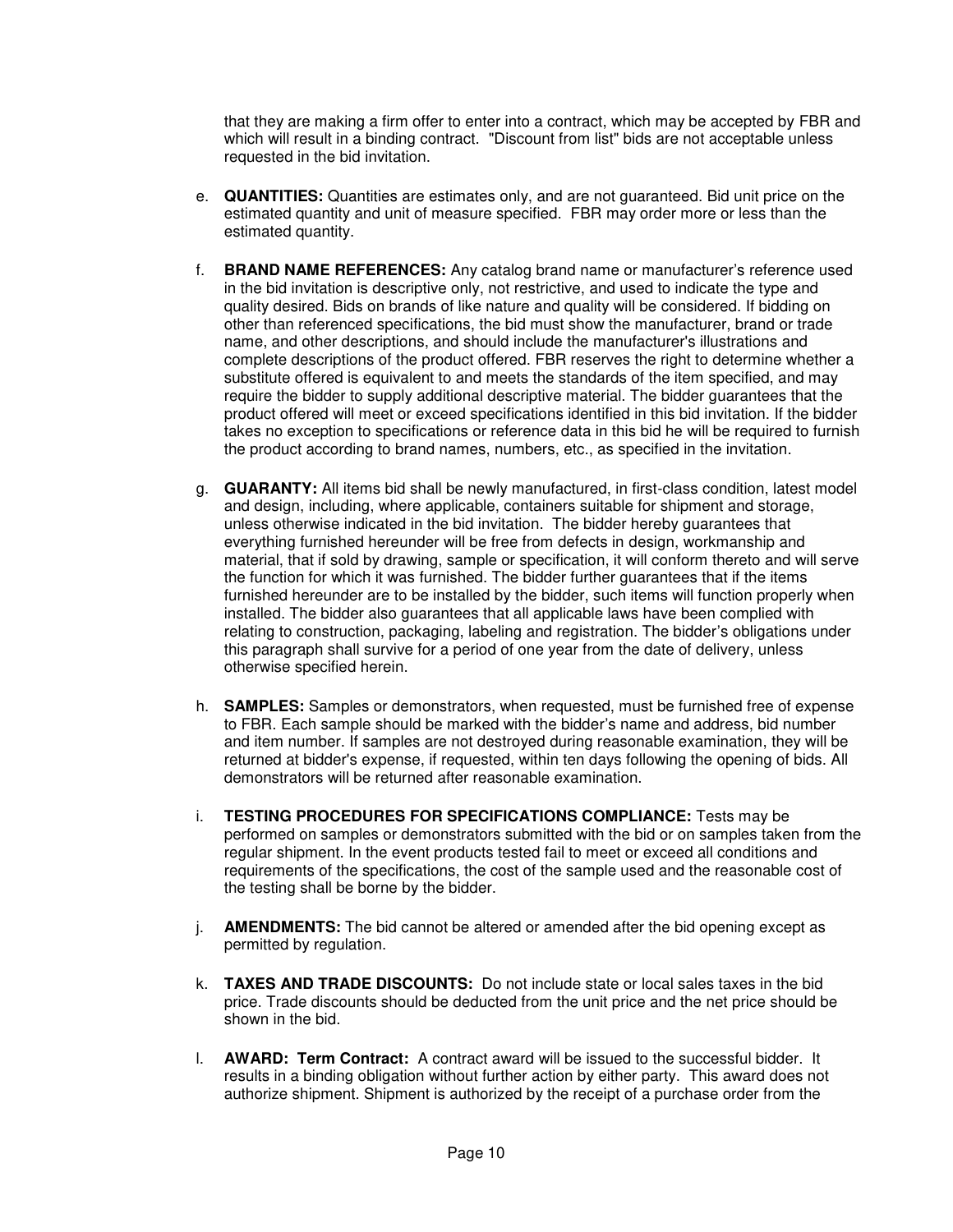ordering agency. **Firm Contract:** A written purchase order authorizing shipment will be furnished to the successful bidder.

- m. **LENGTH OF CONTRACT:** The invitation for bid will show the period of time the term contract will be in effect.Per the scope of the BID in Section 8.
- n. **DELIVERY ON FIRM CONTRACTS:** The invitation for bid will show the number of days to place a commodity in the ordering agency's designated location under normal conditions. If the bidder cannot meet the stated delivery, alternate delivery schedules may become a factor in an award. FBR has the right to extend delivery if reasons appear valid. If the date is not acceptable, the agency may buy elsewhere and any additional cost will be borne by the Vendor.
- o. **DELIVERY REQUIREMENTS:** No substitutions or cancellations are permitted without written approval of FBR. Delivery shall be made during Sponsor's kitchen work hours between 6am and noon, Monday through Friday, unless prior approval for other delivery has been obtained from the agency. Packing memoranda shall be enclosed with each shipment.
- p. **STORAGE:** FBR is responsible for storage if the contractor delivers within the time required and FBR cannot accept delivery.
- q. **DEFAULT:** All commodities furnished will be subject to inspection and acceptance of the ordering agency after delivery. Back orders, default in promised delivery, or failure to meet specifications authorize FBR to cancel this contract or any portion of it and reasonably purchase commodities elsewhere and charge full increase, if any, in cost and handling to the defaulting contractor. The contractor must give written notice to FBR of the reason and the expected delivery date. Consistent failure to meet delivery without a valid reason may cause removal from the bidders list or suspension of eligibility for award.
- r. **VARIATION IN QUANTITY:** FBR assumes no liability for commodities produced, processed or shipped in excess of the amount specified on the agency's purchase order.
- s. **INVOICING:** The contractor shall be paid upon the completion of all of the following: (1) submission of an original and the specified number of copies of a properly itemized invoice showing the purchase order numbers, where itemized in the invitation for bid, (2) delivery and acceptance of the commodities. Invoices must be sent to the "Invoice To" point shown on the purchase order. Invoices will be given 30 days for payment.
- t. **PATENTS OR COPYRIGHTS:** The contractor agrees to indemnify and hold FBR harmless from all claims, damages and costs including attorneys' fees, arising from infringement of patents or copyrights.
- u. **ASSIGNMENT**: Any contract entered into pursuant to this invitation for bid is not assignable nor the duties thereunder delegable by either party without the written consent of the other party of the contract.
- v. **OTHER REMEDIES:** In addition to the remedies outlined herein, the contractor and FBR have the right to pursue any other remedy permitted by law or in equity.
- w. **CONTINGENT FEE:** The bidder guarantees that he has not retained a person to solicit or secure this contract upon an agreement or understanding for a commission, percentage, brokerage or contingent fee, except for retention of bona fide employees or bona fide established commercial selling agencies maintained by the bidder for the purpose of securing business.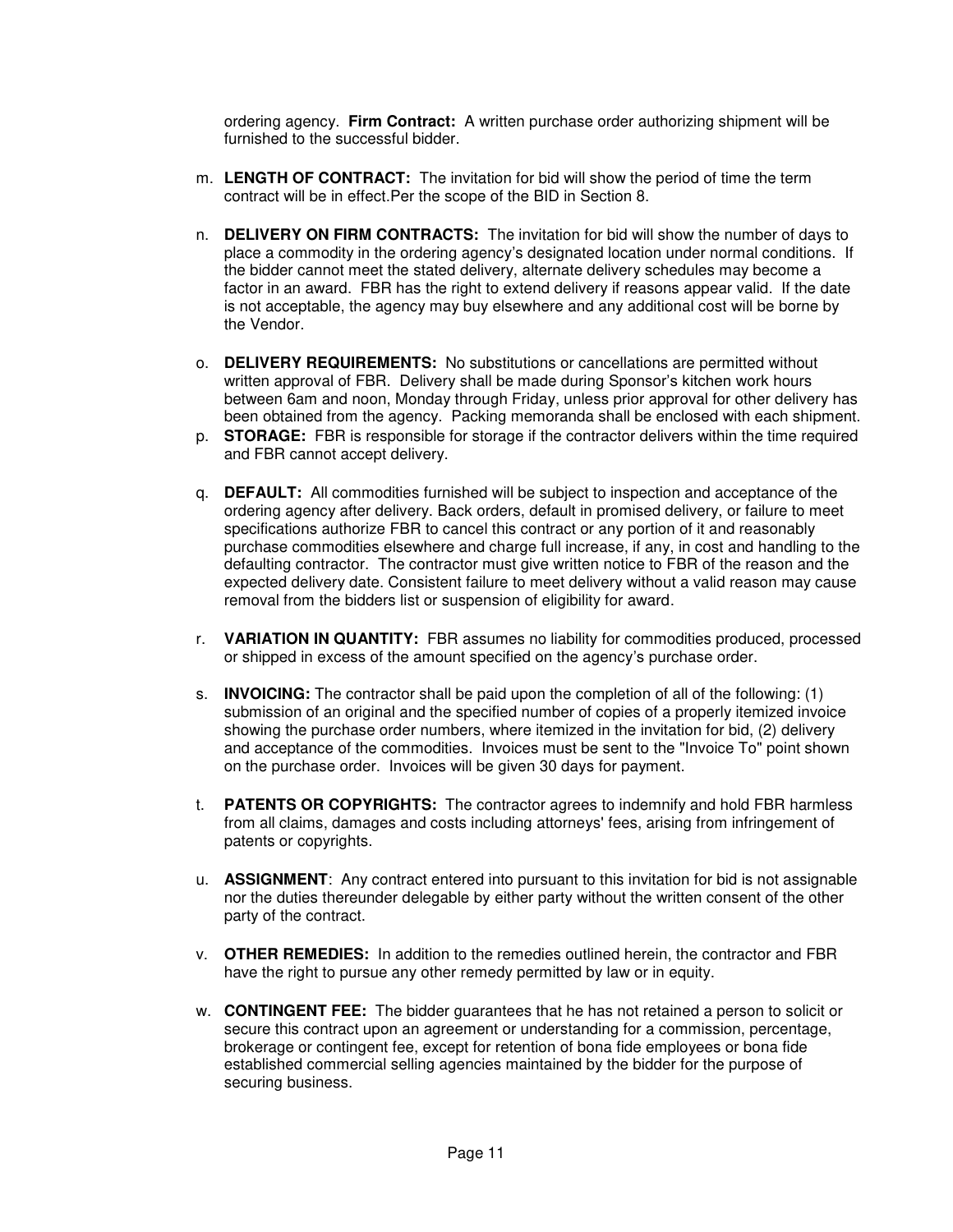- x. **MINORITY AND SMALL BUSINESS:** The contractor agrees to make good faith efforts to involve minorities and small business.
- y. **ACCESS:** Contractor will provide access by duly authorized representative of FBR State Agency, United States Department of Agriculture, or Comptroller General to any books, documents, papers and records of the contractor which are directly pertinent to all negotiated contracts.
- z. **RECORDS:** Contractor shall maintain all required records for three years after final payment and all other pending matters (audits) are closed for all negotiated contracts.
- aa. **Contractor agrees to maintain all applicable health certification and assure that all State and local regulations are being met in preparation and packaging of items.**
- **bb. Contractor will recognize mandatory standards/policies related to energy efficiency contained in the State Energy Plan issued in compliance with the Energy Policy and Conservation Act (PL 94-165).**
- **cc. Contractor agrees to comply with all applicable standards, orders or regulations issued pursuant to the Clean Air Act (42 U.S.C7401-7671q) and the federal Water Pollution Control Act as amended (33- U.S.C. 1251-1387).**
- dd. **Contractor will not participate in any way in acts of collusion**.
- ee. **Contractor has not been identified as having been excluded from receiving Federal Contracts (EPLS)**.
- ff. **As outlined in 7 CFR Part 210.21(d), Contractor will, to the maximum extent practicable, purchase domestic commodities or products.**
- **19.** CDE, CDPHE review. If contract exceeds \$250,000: This Contract is not effective until it is approved, in writing, by CDE, CDPHE.

### **Exhibit A. OFFICIAL BID PRICE SHEET See attachment sent with IFB**

### **Exhibit B: Debarment, Suspension, Ineligibility and Voluntary Exclusion**

#### **USDA Certification Regarding Debarment, Suspension, Ineligibility, and Voluntary Exclusion-Lower Tier Covered Transactions**

This certification is required by the regulations implementing Executive Order 12549, Debarment and Suspension, 7CFR Part 3017, Section 3017.510, Participants' responsibilities. The regulations were published as Part IV of the January 30, 1989, Federal Register (pages 4722-4733). Copies of the regulations may be obtained by contacting the Department of Agriculture agency with which this transaction originated.

(BEFORE COMPLETING CERTIFICATION, READ INSTRUCTIONS BELOW)

- (1) The prospective lower tier participant certifies, by submission of this proposal, that neither it nor its principals is presently debarred, suspended, proposed for debarment, declared ineligible, or voluntarily excluded from participation in this transaction by any Federal department or agency.
- (2) Where the prospective lower tier participant is unable to certify to any of the statements in this certification, such prospective participant shall attach an explanation to this proposal.

\_\_\_\_\_\_\_\_\_\_\_\_\_\_\_\_\_\_\_\_\_\_\_\_\_\_\_\_\_\_ \_\_\_\_\_\_\_\_\_\_\_\_\_\_\_\_\_\_\_\_\_\_\_\_\_\_\_\_\_\_\_ Organization Name PR/Award Number or Project Name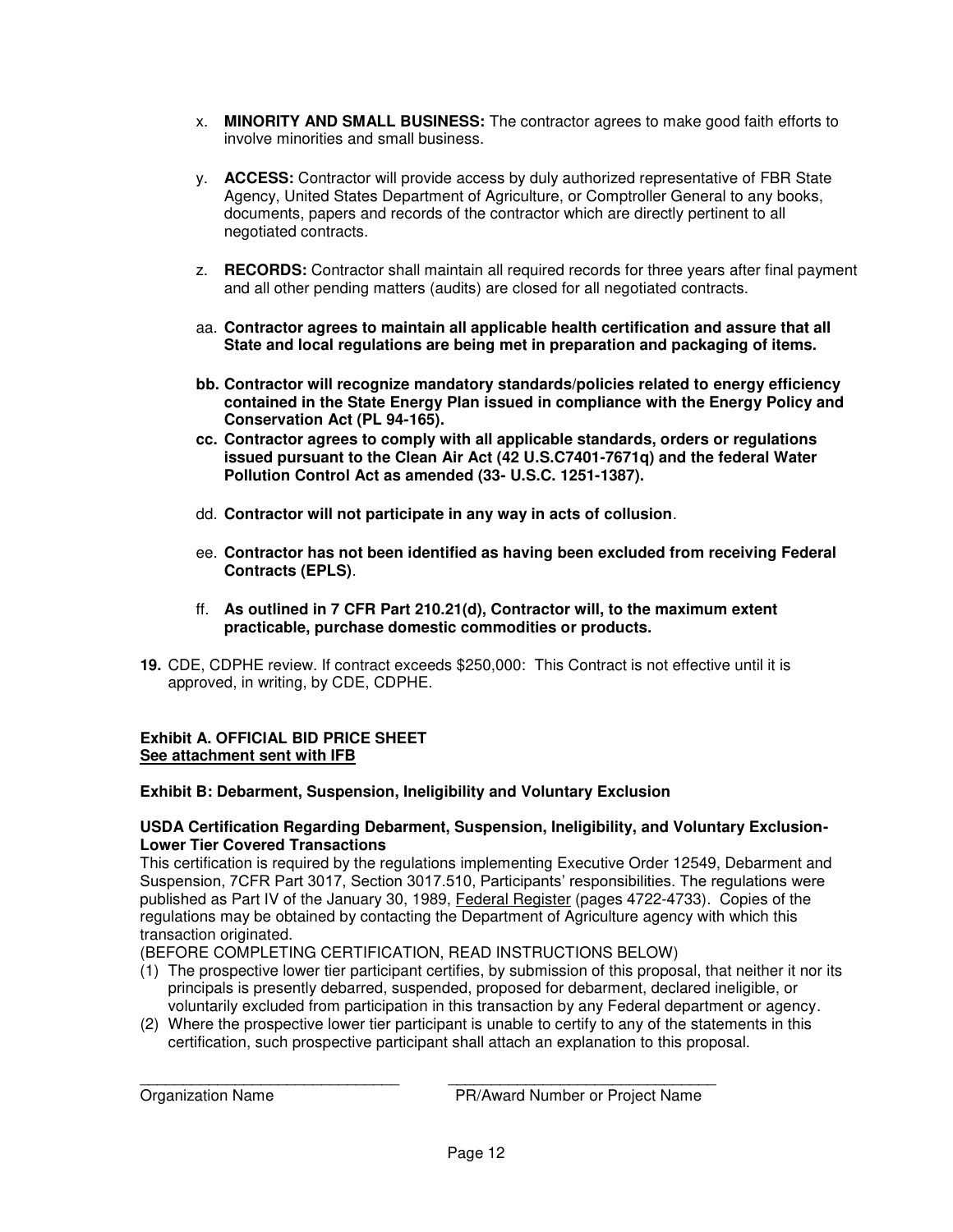| Name of Authorized Representative | Title |
|-----------------------------------|-------|
| Signature                         | Date  |

#### **Instructions for Suspension And Debarment Certification**

- 1. By signing and submitting this form, the prospective lower tier participant is providing the certification set out on the form in accordance with these instructions.
- 2. The certification in this clause is a material representation of fact upon which reliance was placed when the transaction was entered into. If it is later determined that the prospective lower tier participant knowingly rendered an erroneous certification, in addition to other remedies available to the Federal Government, the department or agency with which this transaction originated may pursue available remedies, including suspension and/or debarment.
- 3. The prospective lower tier participant shall provide immediate written notice to the person to which this proposal is submitted if at any time the prospective lower tier participant learns that its certification was erroneous when submitted or has become erroneous by reason of changed circumstances.
- 4. The terms "covered transaction", "debarred", "suspended", "ineligible", "lower tiered covered transaction", "participant", "person", "primary covered transaction", "principal", "proposal", and "voluntarily excluded" as used in this clause, have the meanings set out in the definitions and coverage sections of rules implementing Executive Order 12549. You may contact the person to which this proposal is submitted for assistance in obtaining a copy of those regulations.
- 5. The prospective lower tier participant agrees by submitting this form that, should the proposed covered transaction be entered into, it shall not knowingly enter into any lower tiered covered transaction with a person who is debarred, suspended, declared ineligible or voluntarily excluded from participation in this covered transaction, unless authorized by the department or agency with which this transaction originated.
- 6. The prospective lower tier participant further agrees by submitting this form that it will include this clause titled "Certification Regarding Debarment, Suspension, Ineligibility and Voluntary Exclusion--Lower Tier Covered Transactions", without modification, in all lower tier covered transactions and in all solicitations for lower tier covered transactions.
- 7. A participant in a covered transaction may rely upon a certification of a prospective participant in a lower tier covered transaction that is not debarred, suspended, ineligible or voluntarily excluded from that covered transaction, unless it knows that the certification is erroneous. A participant may decide the method and frequency by which it determines the eligibility of its principals. Each participant may, but is not required to, check the Non-procurement List.
- 8. Nothing contained in the foregoing shall be construed to require establishment of a system of records in order to render in good faith the certification required by this clause. The knowledge and information of a participant is not required to exceed that which is normally possessed by a prudent person in the ordinary course of business dealings.
- 9. Except for transactions authorized under paragraph 5 of these instructions, if a participant in a covered transaction knowingly enters into a lower tier covered transaction with a person who is suspended, debarred, ineligible or voluntarily excluded from participation in this transaction, in addition to other remedies available to the Federal Government, the department or agency with which this transaction originated may pursue available remedies, including suspension and/or debarment.

### **Exhibit C: ANTI-COLLUSION AFFIDAVIT**

STATE OF\_\_\_\_\_\_\_\_\_\_\_\_\_\_\_\_\_\_\_\_\_\_\_\_\_\_\_\_\_\_\_\_\_\_\_\_\_\_\_\_\_\_\_\_\_\_\_

COUNTY OF

 $\Box$ , of lawful age, being first sworn on oath say, that he/she is the agent authorized by the bidder to submit the attached bid. Affiant further states that the bidder has not been a party to any collusion among bidders in restraint of freedom of competition by agreement to bid at a fixed price or to refrain from bidding; or with any state official of employees to quantity, quality, or price in the prospective contract, or any other terms of said prospective official concerning exchange of money or other thing of value for special consideration in the letting of contract; that the bidder/contractor had not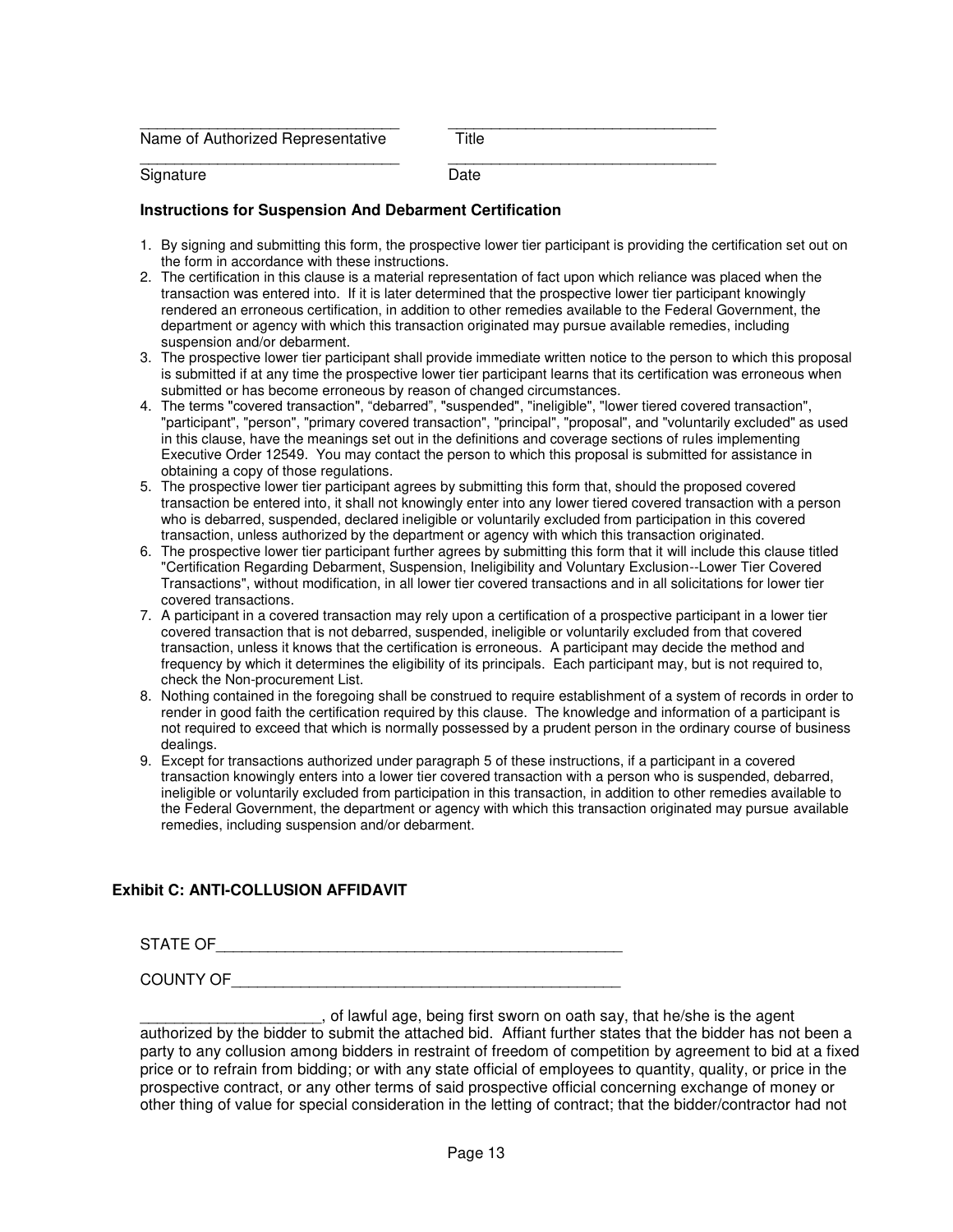paid, given or donated, or agreed to pay, give or donate to any officer or employee either directly or indirectly in the procuring of the award of a contact pursuant to this bid.

| Signed                              |        |  |
|-------------------------------------|--------|--|
| Subscribed and sworn before me this | dav of |  |
| Notary Public (or Clerk or Judge)   |        |  |
| My commission expires               |        |  |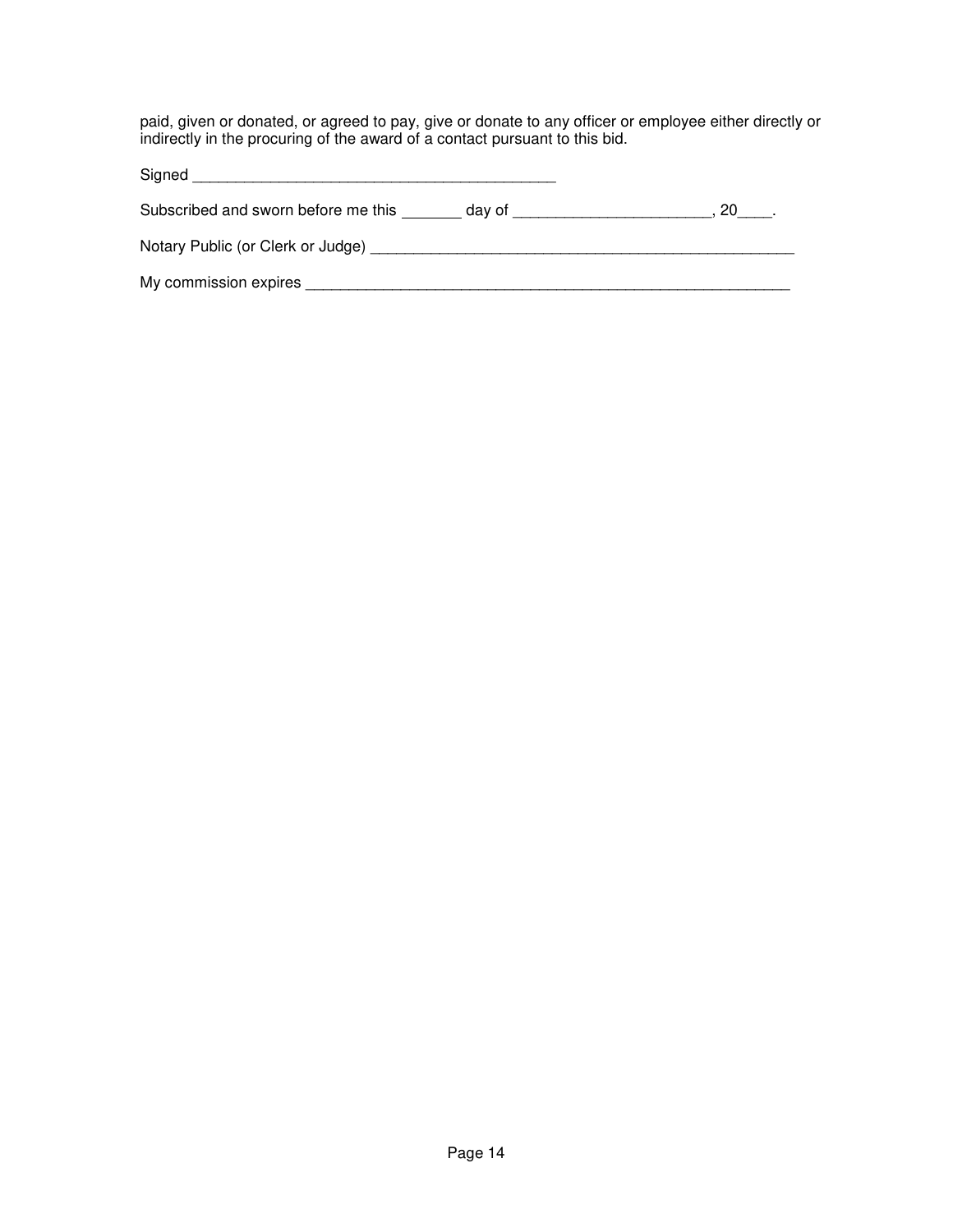#### **Exhibit D: PROCUREMENT: CERTIFICATION REGARDING LOBBYING FOR CONTRACTS, GRANTS, AND COOPERATIVE AGREEMENTS**

The undersigned certifies, to the best of his or her knowledge and belief that:

- 1. No Federal appropriated-funds have been paid or will be paid, by of on behalf of the undersigned, to any person for influencing or attempting to influence an officer or employee of congress, or an employee of a member of congress in connection with the awarding of Federal contract, the making of any Federal grant, the making of any Federal loan, the entering into of any cooperative agreement, and the extension, continuation, renewal, amendment, or modification of any Federal contract, grant, loan, or cooperative agreement.
- 2. If any funds other than Federal-appropriated funds have been paid or will be paid to any person for influencing or attempting to influence an officer or employee of any agency, a member of congress, an officer or employee of congress, or any employee of a member of congress in connection with this Federal contract, grant, loan, or cooperative agreement, the undersigned shall complete and submit Standard Form-LLL, Disclosure of Lobbying Activities, in accordance with its instructions.
- 3. The undersigned shall require that the language of this certification be included in the award documents for all sub-awards at all tiers (including sub-contracts, sub-grants, and contracts under grants, loans and cooperative agreements) and that all sub-recipients shall certify and disclose accordingly.

 This certification is a material representation of fact upon which reliance was placed when this transaction was made or entered into. Submission of this certification is a prerequisite for making or entering into this transaction imposed by section 1352, title 31, U.S. Code. Any person who fails to file the required certification shall be subject to a civil penalty or not less than \$10,000 and not more than \$100,000 for each such failure.

| By                                                | Date  |
|---------------------------------------------------|-------|
| (Signature of Vendor's Authorized Representative) |       |
| Name (Print or Type)                              | Title |

**Instructions for Completion of SF-LLL, Disclosure of Lobbying Activities**

**This disclosure form shall be completed by the reporting entity, whether sub-awardee or prime Federal recipient, at the initiation or receipt of a covered Federal action, or a material change to a previous filing, pursuant to title 31 U.S.C. section 1352. The filing of a form is required for each payment or agreement to make payment to any lobbying entity for influencing or attempting to influence an officer or employee of any agency, a Member of Congress, an officer or employee of Congress, or an employee of a Member of Congress in connection with a covered Federal action. Use the SF-LLL-A Continuation Sheet for additional information if the space on the form is inadequate. Complete all items that apply for both the initial filing and material change report. Refer to the implementing guidance published by the Office of Management and Budget for additional information.** 

- 1. Identify the type of covered Federal action for which lobbying activity is and/or has been secured to influence the outcome of a covered Federal action.
- 2. Identify the status of the covered Federal action.
- 3. Identify the appropriate classification of this report. If this is a follow-up report caused by a material change to the information previously reported, enter the year and quarter in which the change occurred. Enter the date of the last previously submitted report by this reporting entity for this covered Federal action.
- 4. Enter the full name, address, city, state and zip code of the reporting entity. Include Congressional District, if known. Check the appropriate classification of the reporting entity that designates if it is, or expects to be, a prime or sub-awardee recipient. Identify the tier of the sub-awardee, e.g., the first sub-awardee of the prime is the 1st tier. Sub-awards include but are not limited to subcontracts, subgrants, and contract awards under grants.
- 5. If the organization filing the report in item 4 checks "Sub-Awardee," then enter the full name, address,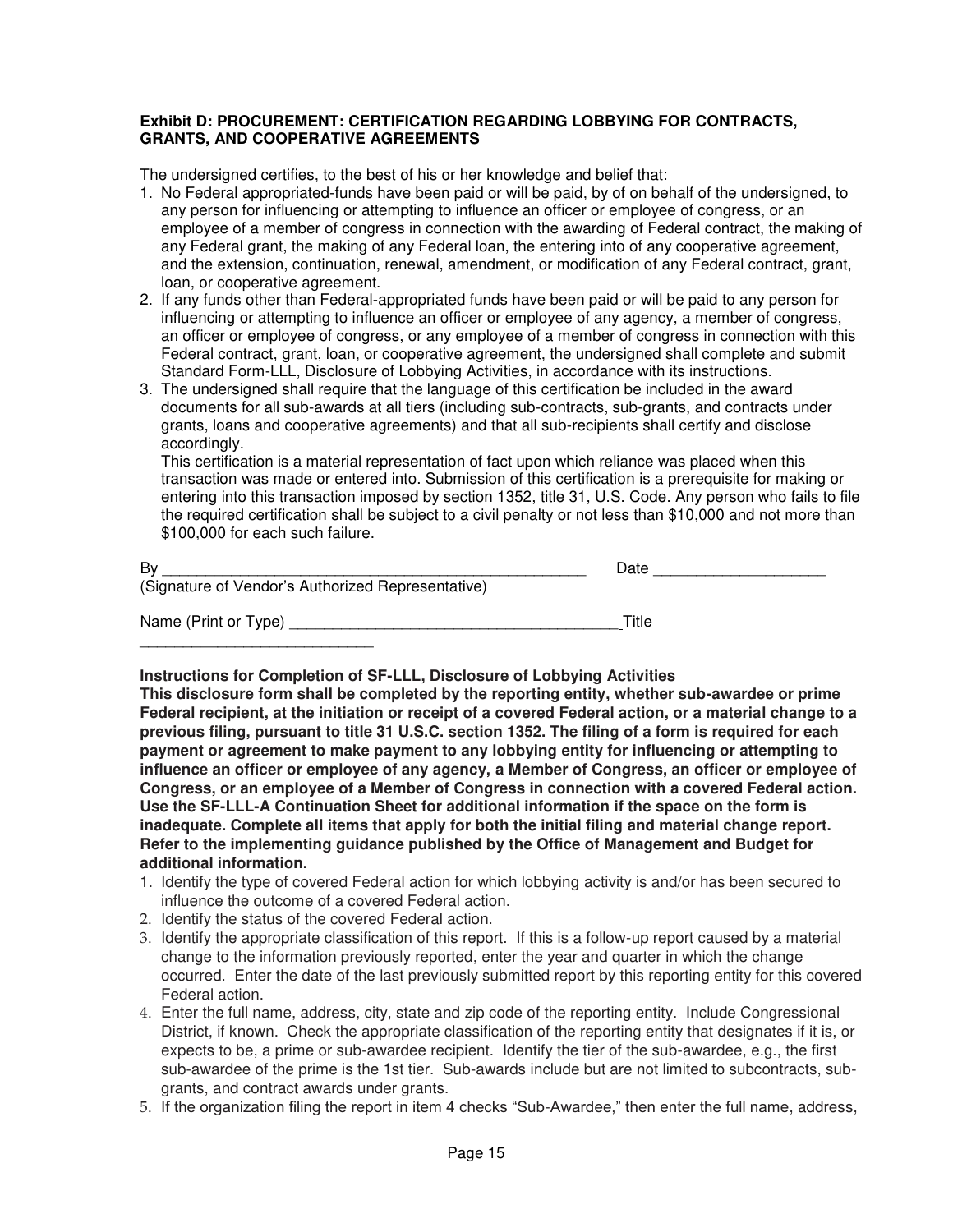city, state and zip code of the prime Federal recipient. Include Congressional District, if known.

- 6. Enter the name of the Federal agency making the award or loan commitment. Include at least one organizational level below agency name, if known. For example, Department of Transportation, United States Coast Guard.
- 7. Enter the Federal program name or description for the covered Federal action (item 1). If known, enter the full Catalog of Federal Domestic Assistance (CFDA) number for grants, cooperative agreements, loans, and loan commitments.
- 8. Enter the most appropriate Federal identifying number available for the Federal action identified in item 1 (e.g., Request for Proposal (RFP) number; Invitation for Bid (IFB) number; grant announcement number; the contract, grant, or loan award number; the application/proposal control number assigned by the Federal agency). Include prefixes, e.g., "IFB-DE-90-001."
- 9. For a covered Federal action where there has been an award or loan commitment by the Federal agency, enter the Federal amount of the award/loan commitment for the prime entity identified in item 4 or 5.
- 10. (a) Enter the full name, address, city, state and zip code of the lobbying entity engaged by the reporting entity identified in item 4 to influence the covered Federal action. (b) Enter the full names of the individual(s) performing services, and include full address if different

from 10 (a).

11. The certifying official shall sign and date the form, print his/her name, title, and telephone number.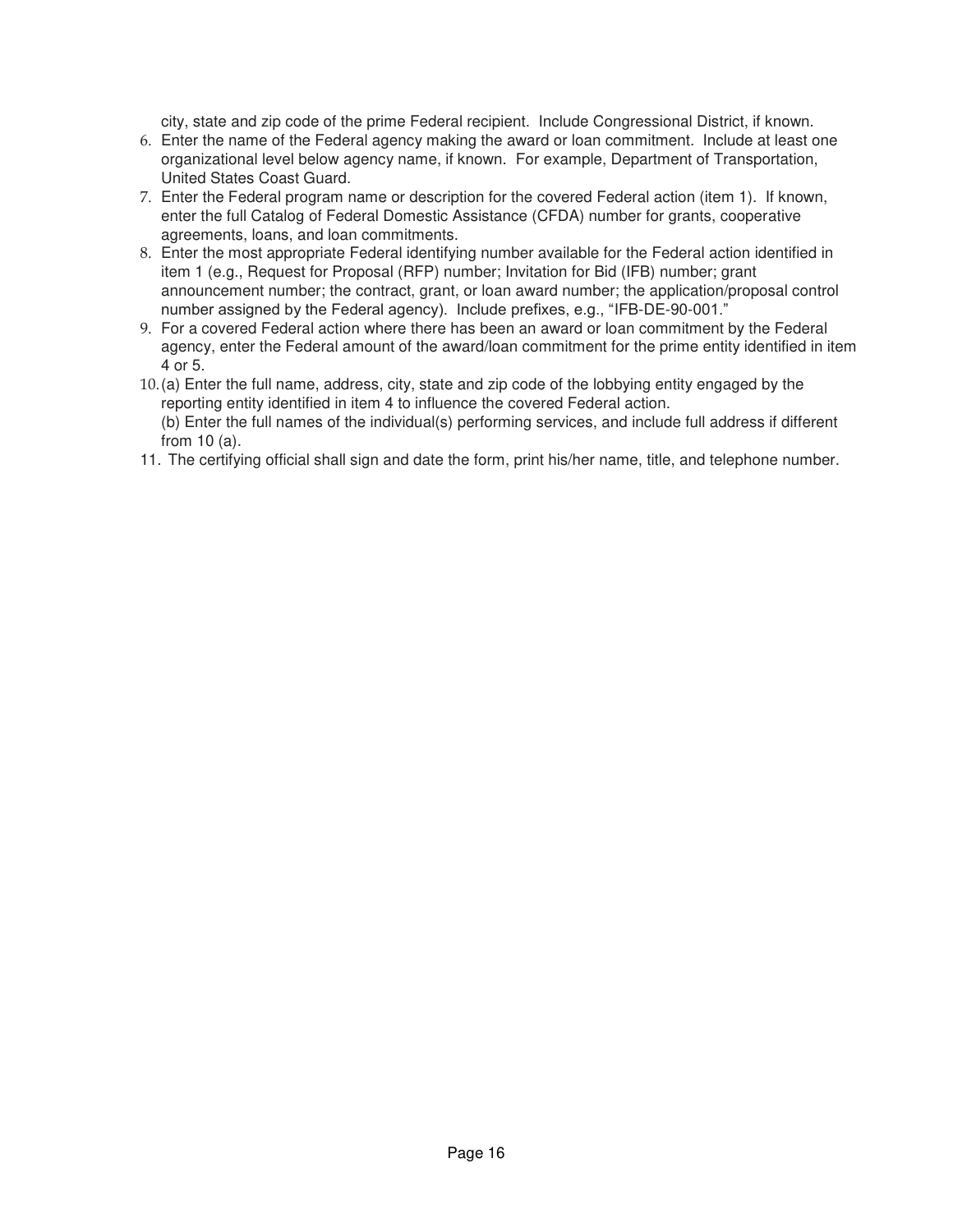### **Exhibit E: DISCLOSURE OF LOBBYING ACTIVITIES**

Complete this form to disclose lobbying activities pursuant to 31 U.S.C. 1352. Approved by OMB 0348- 0046

| 2. Status of Federal<br>1. Type of Federal Action:<br><b>Action:</b><br>a. contract                                                                                                                                                                                                       |  |                                                                    | 3. Report Type:<br>$\Box$ a. initial filing                                       |  |
|-------------------------------------------------------------------------------------------------------------------------------------------------------------------------------------------------------------------------------------------------------------------------------------------|--|--------------------------------------------------------------------|-----------------------------------------------------------------------------------|--|
| b. grant                                                                                                                                                                                                                                                                                  |  | $\Box$ a. bid/offer/application                                    | b. material change                                                                |  |
| c. cooperative                                                                                                                                                                                                                                                                            |  | b. initial award                                                   | For material change only:                                                         |  |
| agreement                                                                                                                                                                                                                                                                                 |  | Year: Quarter: ______<br>c. post-award                             |                                                                                   |  |
| d. loan                                                                                                                                                                                                                                                                                   |  |                                                                    | Date of last report:                                                              |  |
| e. loan guarantee                                                                                                                                                                                                                                                                         |  |                                                                    |                                                                                   |  |
| f. loan insurance                                                                                                                                                                                                                                                                         |  |                                                                    |                                                                                   |  |
| 4. Name and Address of Reporting Entity:                                                                                                                                                                                                                                                  |  | 5. If Reporting Entity in No. 4 is Sub-awardee,                    |                                                                                   |  |
| □ Prime □ Sub-Awardee                                                                                                                                                                                                                                                                     |  |                                                                    | Enter Name and Address of Prime:                                                  |  |
| Tier_______, if Known:<br><b>Congressional District, if known:</b>                                                                                                                                                                                                                        |  | <b>Congressional District, if known:</b>                           |                                                                                   |  |
| 6. Federal Department/Agency:                                                                                                                                                                                                                                                             |  | 7. Federal Program Name/Description:                               |                                                                                   |  |
|                                                                                                                                                                                                                                                                                           |  |                                                                    | CFDA Number, if applicable:                                                       |  |
| 8. Federal Action Number, if known:                                                                                                                                                                                                                                                       |  | 9. Award Amount, if known: \$                                      |                                                                                   |  |
| 10. a. Name and Address of Lobbying Entity                                                                                                                                                                                                                                                |  | b. Individuals Performing Services (including                      |                                                                                   |  |
| (if individual, last name, first name, MI):                                                                                                                                                                                                                                               |  | address if different from No. 10a) (last name, first<br>name, MI): |                                                                                   |  |
| 11. Information requested through this form<br>is authorized by title 31 U.S.C. section 1352.<br>This disclosure of lobbying activities is a                                                                                                                                              |  | Signature:                                                         |                                                                                   |  |
| material representation of fact upon which<br>reliance was placed by the tier above when<br>this transaction was made or entered into.<br>This disclosure is required pursuant to 31<br>U.S.C. 1352. This information will be available<br>for public inspection. Any person who fails to |  | <b>Print Name:</b>                                                 |                                                                                   |  |
|                                                                                                                                                                                                                                                                                           |  | Title:                                                             |                                                                                   |  |
| file the required disclosure shall be subject to<br>a civil penalty of not less than \$10,000 and<br>not more than \$100,000 for each such failure.                                                                                                                                       |  |                                                                    | Telephone No.: ________________________ Date: _________                           |  |
| Federal Use Only:                                                                                                                                                                                                                                                                         |  |                                                                    | Authorized for Local<br>Reproduction<br><b>Standard Form - LLL</b><br>(Rev. 7-97) |  |

According to the Paperwork Reduction Act, as amended, no persons are required to respond to a collection of information unless it displays a valid OMB Control Number. The valid OMB control number for this information is OMB No. 0348-0046. Public reporting burden for this collection of information is estimated to average 10 minutes per response, including time for reviewing instructions, searching existing data sources, gathering and maintaining the data needed, and completing and reviewing the collection of information. Send comments regarding the burden estimate or any other aspect of this collection of information, including suggestions for reducing this burden, to the Office of Management and Budget, Paperwork Reduction Project (0348-0046), Washington, D.C. 20503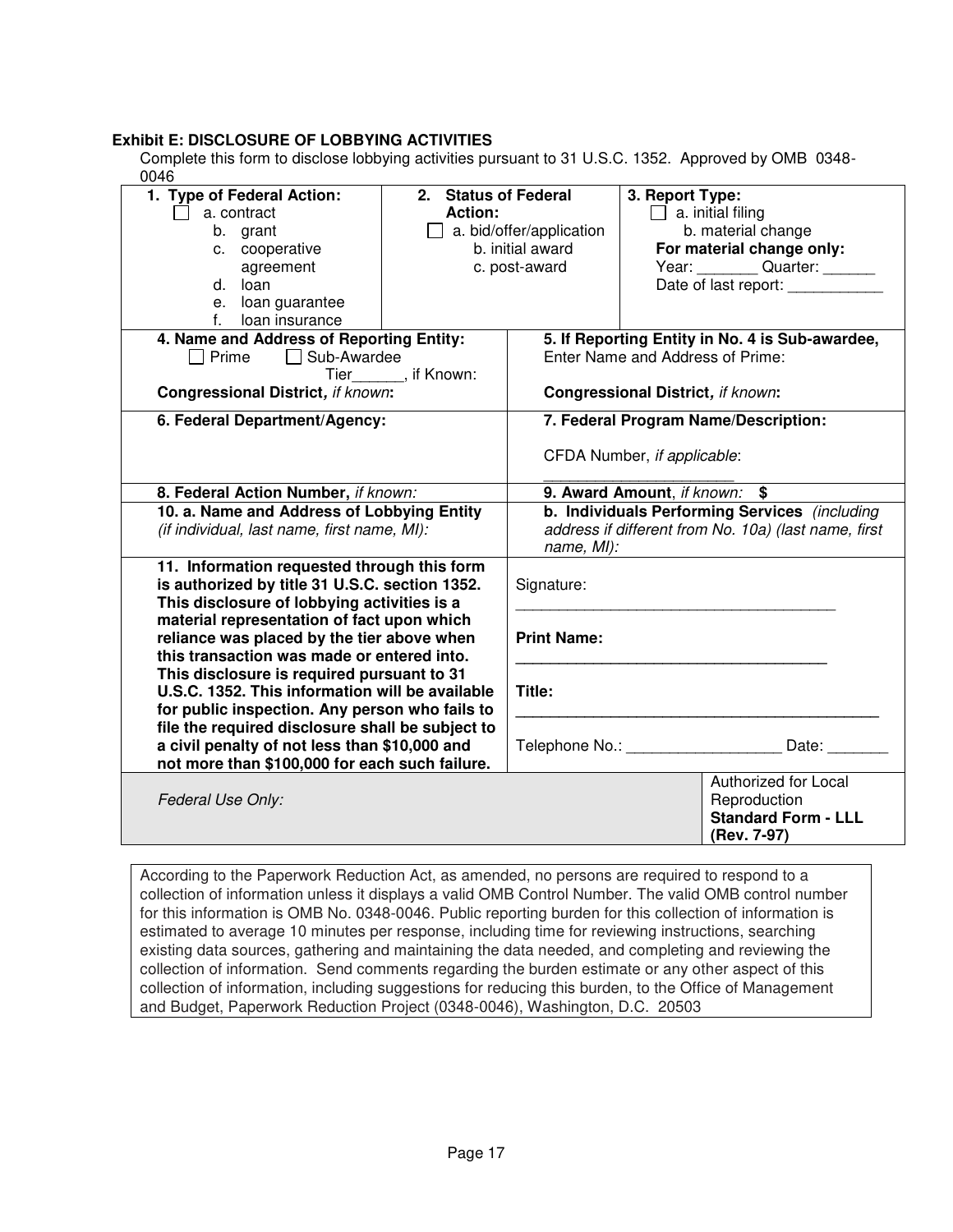#### **Exhibit F: CIVIL RIGHTS**

The vendor hereby agrees that it will comply with Title VI of the Civil Rights Act of 1964 (42 U.S.C. § 2000d et seq.), Title IX of the Education Amendments of 1972 (20 U.S.C. § 1681 et seq.), Section 504 of the Rehabilitation Act of 1973 (29 U.S.C. § 794), the Age Discrimination Act of 1975 (42 U.S.C. § 6101 et seq.); all provisions required by the implementing regulations of the Department of Agriculture; Department of Justice Enforcement Guidelines, 28 CFR Part SO.3 and 42; and FNS directives and guidelines, to the effect that, no person shall, on the grounds of race, color, national origin, sex, age, or disability, be excluded from participation in, be denied benefits of, or otherwise be subject to discrimination under any program or activity for which the program applicant receives Federal financial assistance from FNS; and hereby gives assurance that it will immediately take measures necessary to effectuate this agreement.

Name of Vendor\_\_\_\_\_\_\_\_\_\_\_\_\_\_\_\_\_\_\_\_\_\_\_\_\_\_\_\_\_\_\_\_\_\_\_\_\_\_\_\_\_\_\_\_\_\_\_\_\_\_\_

| Name/Title of Submitting Official | Signature | Date |
|-----------------------------------|-----------|------|
|                                   |           |      |